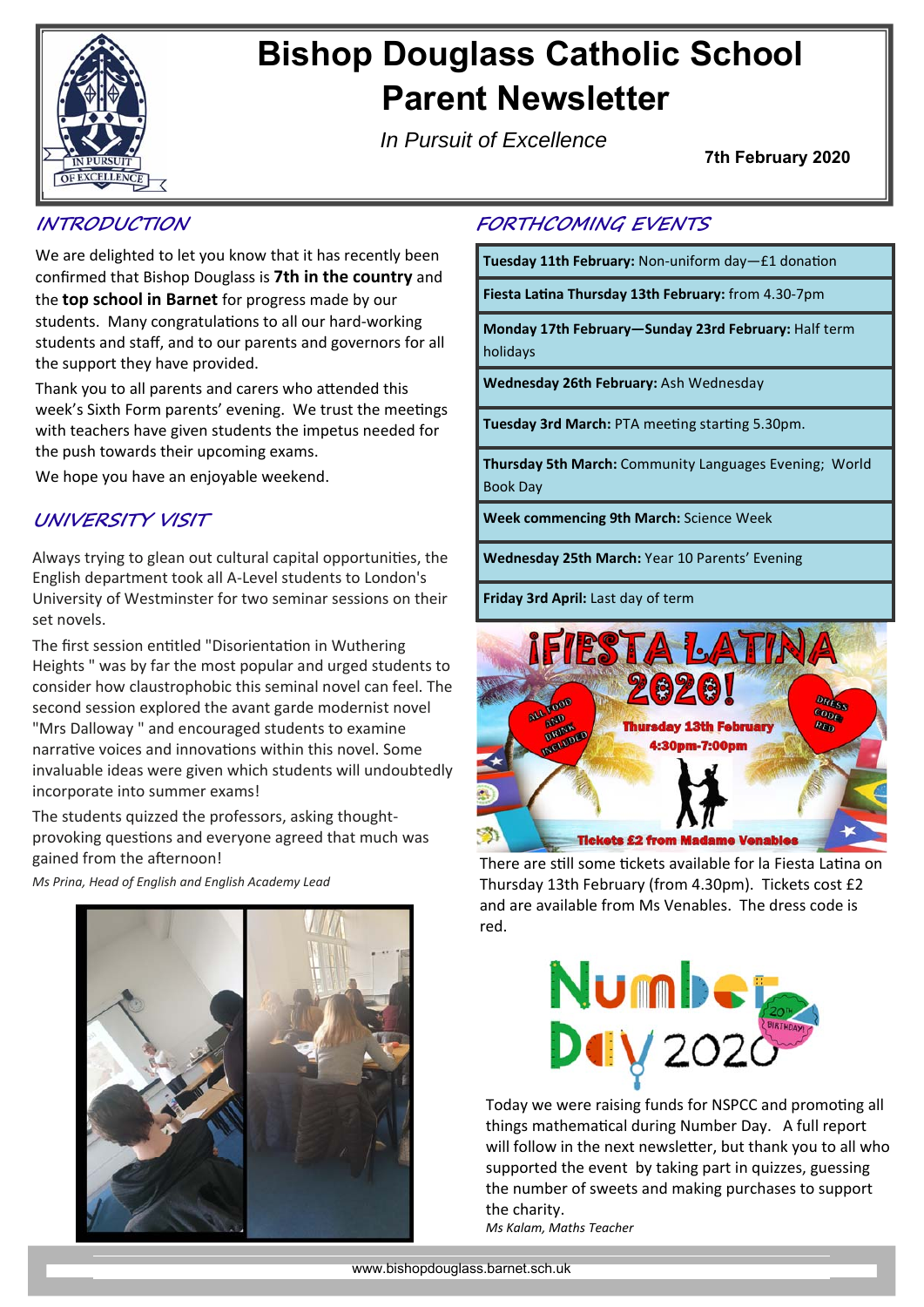#### praise.co.uk

#### **THIS WEEK'S EPRAISE WINNERS**

- **Year 7:** Esah Ahmed (7W) (+40)
- **Year 8:** Dimitrios Lesai‐Laios (8M) (+40)
- **Year 9:** Adam Mohammed (9O) (+35)
- **Year 10:** Raine Kyle Estrella (10O) (+140)
- **Year 11:** Dejean Francis (11F) (+65)
- **Year 12:** Amber Rayner (12W) & Petra Papp (12F) (+35)
- **Year 13:** Gideon Larn (12F) (+10)



*The Head of Maths, Mr ChaganƟ with his Number Day display.* 

## **OLYMPIC ATHLETES' VISIT**

On Tuesday 11th February two Olympic athletes will be visiting our school. It will be a non-uniform day with pupils encouraged to wear sports clothes and bring in a £1 donation which will go towards the athletes preparation for the next Olympic games. **Pupils are still expected to bring in their books, journals and homework**.

The athletes visiting are: **Reuben Arthur:**  Commonwealth Gold medalist 4x100m **Jordan Smallin:** Team GB Bobsleigh member and previously a 400m hurdler**.**



## **WORDS OF THE WEEK**

**Monday- Arduous-** (Adjective) - Involving or requiring strenuous effort; difficult and tiring:

- Playing the piano may seem **arduous** at first, but it gets easier with practice.
- Walking 3 miles is easy, but running 3 miles without stopping is an **arduous** feat.

**Tuesday- Bereft-** (Adjective) - Deprived of or lacking (something); (of a person) sad and lonely, especially through someone's death or departure:

- The **bereft** parents felt hopeless when they learned of their daughter's death.
- Since all the curtains were closed, the living room was **bereft** of sunlight.

**Wednesday-Porous-** (Adjective) - (of a rock or other material) having small gaps through which liquid or air may pass; not retentive or secure:

- The shell has to be slightly **porous** to enable oxygen to pass in.
- Some rocks are more **porous** than others.

**Thursday- Translucent-** (Adjective) - (of a substance) allowing light, but not detailed shapes, to pass through; semi‐ transparent:

- Blue veins showed through her **translucent** skin.
- He could barely make out a shape moving behind the **translucent** glass.

**Friday- Audacious-** (Adjective) - Showing a willingness to take surprisingly bold risks; showing an impudent lack of respect:

- Jack was an **audacious** chess opponent who won nearly every match because of his bold moves;
- Although Anne is an **audacious** athlete, she does not participate in any dangerous sports.

## **LOST PROPERTY**

We currently have a large number of very nice winter coats in Student Services which have not been claimed by any student.

All unclaimed property will be packed up and given to charity over the half term, so please send your child to check for any lost property before this.

*Student Services*